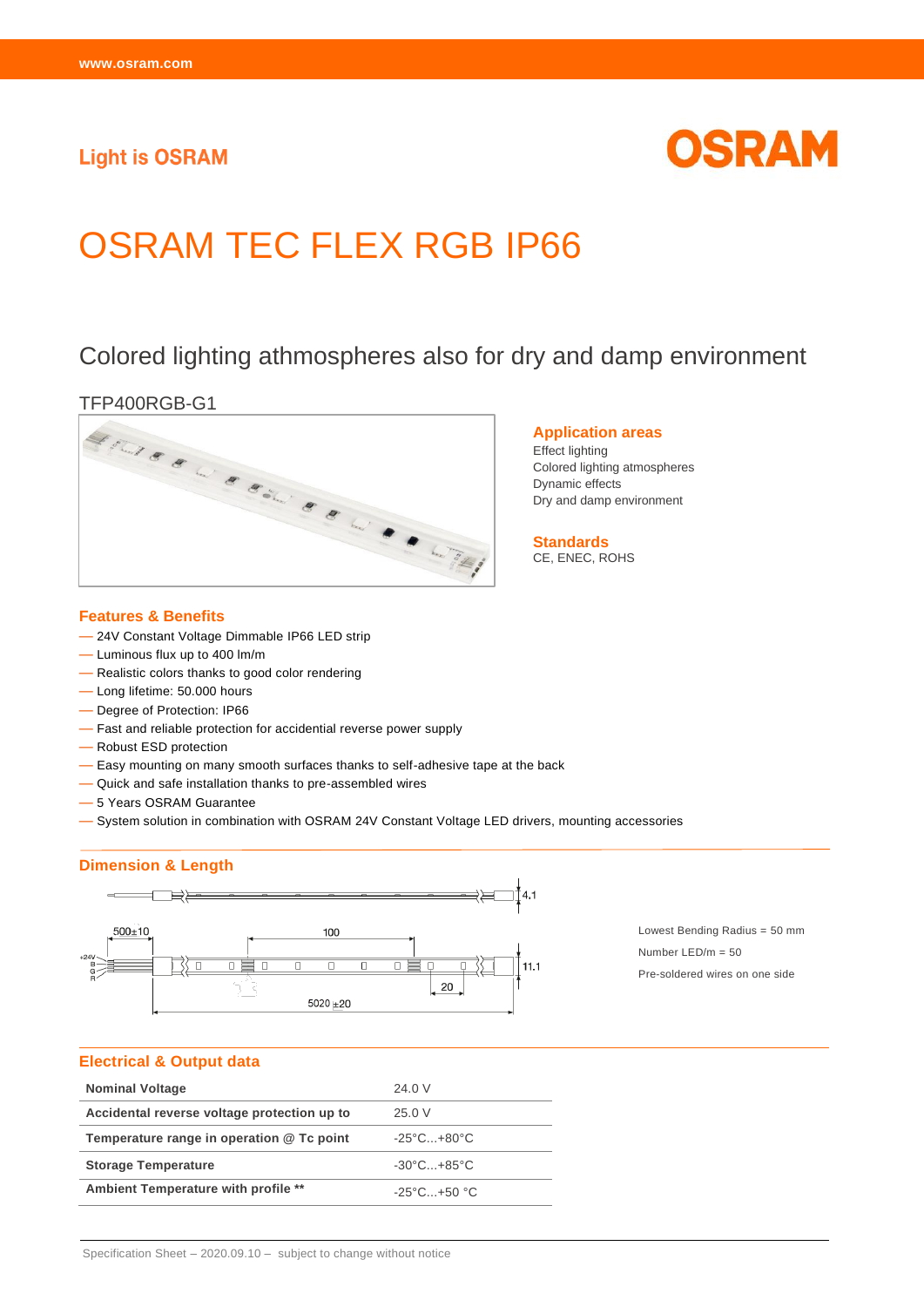#### **Technical data**

| <b>Dimmable</b>                  | Pulse width modulation (PWM)                        |
|----------------------------------|-----------------------------------------------------|
| Dimming range                    | $1100\%$                                            |
| Lifetime                         | 50.000 hrs (L70B50, Tp rated)                       |
| Adhesive tape on backside        | 3M                                                  |
| <b>Complementary systems</b>     | Profiles and covers, OPTOTRONIC drivers and dimmers |
| Minimum bending radius           | $5 \text{ cm}$                                      |
| <b>Protection type</b>           | <b>IP66</b>                                         |
| Classification acc. to IEC 62031 | Built-in                                            |

#### **REFERENCE DATA**

| TFP400RGB              | lm/m | W/m  | Luminous<br><b>Efficacy Im/W</b> | LEDs/m | <b>Performance</b><br>Temp. Tp °C | Length<br>m |
|------------------------|------|------|----------------------------------|--------|-----------------------------------|-------------|
| <b>TFP400RGB-G1-05</b> | 365  | 11 4 | 32                               | 50     | 60                                |             |

| Color | Dom. $\lambda$ (nm) | Flux Im/m | Power W/m | <b>Current A/m</b> |
|-------|---------------------|-----------|-----------|--------------------|
| R     | 620                 | 91        | 4.3       | 0.179              |
| G     | 525                 | 237       | 3.6       | 0.150              |
| в     | 463                 | 37        | 3.5       | 0.146              |

### **Photometric Characteristics**

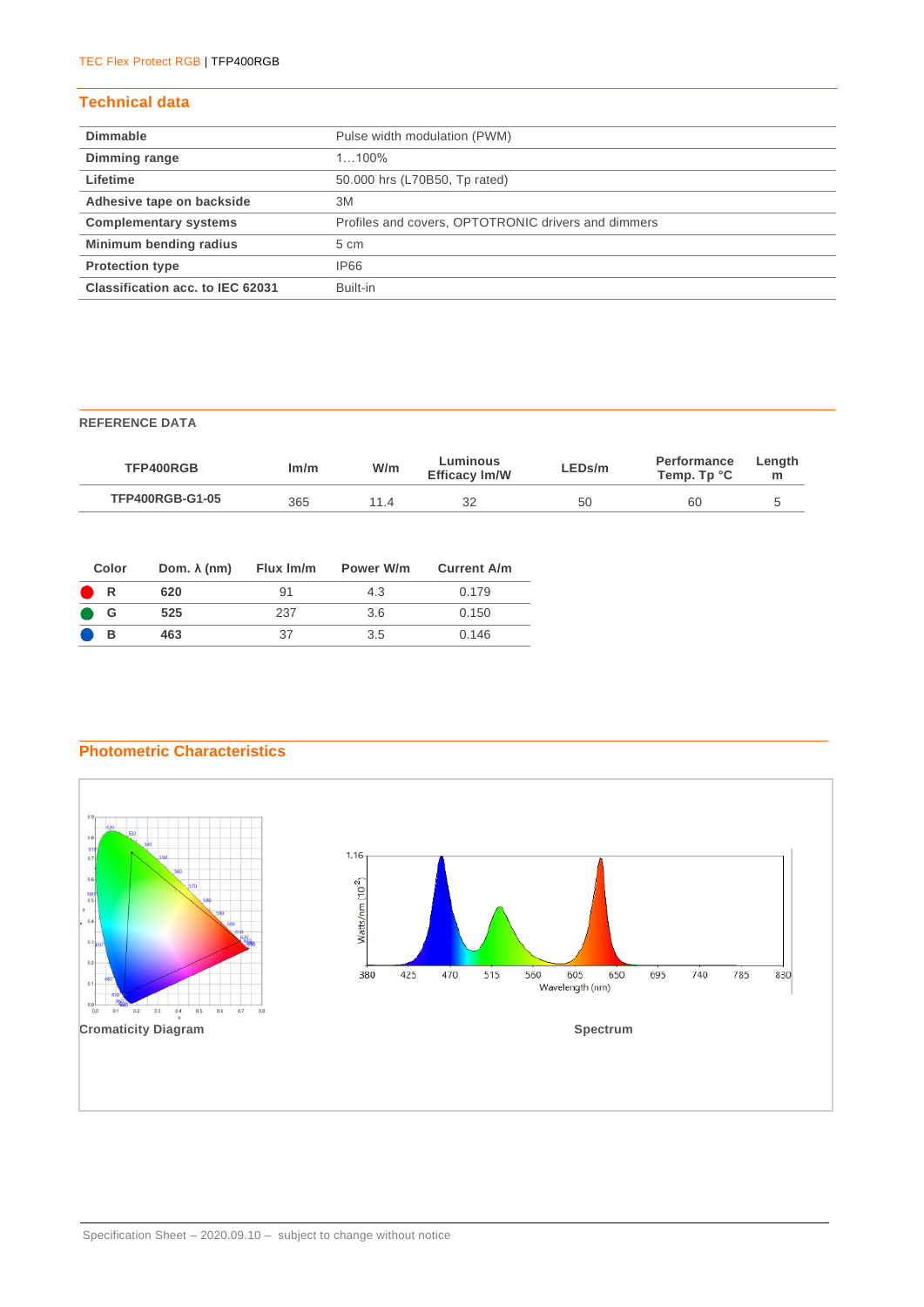#### **Light Distribution**



#### **Profile System Combinations**

Maximum recommended ambient temperature in case of surface mounting or recessed mounting.

|               |                   | TFP400RGB                  |                           | <b>Surface mounting</b> | <b>Recessed mounting</b> |
|---------------|-------------------|----------------------------|---------------------------|-------------------------|--------------------------|
|               | <b>Type</b>       | <b>Product Description</b> | <b>Product code (EAN)</b> | Ambient Temperature °C  |                          |
|               | Slim Track        | <b>LF-LTS-2100</b>         | 4008321978981             | 45                      | 40                       |
|               | Slim Track        | FX-QMS-G1-TU15H6-300       | 4052899448865             | 48                      | 45                       |
|               | Slim Track        | FX-QMS-G1-TU15H6W3-300     | 4052899448889             | 48                      | 45                       |
|               | Slim Track        | FX-QMS-G1-TU16H12-300      | 4052899448964             | 50                      | 45                       |
| Ę<br>Ł        | Slim Track        | FX-QMS-G1-TU16H12W3-300    | 4052899448988             | 50                      | 45                       |
|               | Slim Track        | FX-QMS-G1-TR19H16-300      | 4052899449008             | 50                      | 45                       |
|               | Slim Track        | FX-QMS-G1-TU16H12LS-300    | 4052899449046             | 50                      | 45                       |
|               | Slim Track        | FX-QMS-G1-T45D19H19-300    | 4052899448667             | 50                      | 48                       |
| <u>LA</u>     | <b>Wide Track</b> | FX-QMW-G1-TK30D46H27-300   | 4052899448827             | 50                      | 50                       |
| ਸੂਦ ਬਦ ਬਦ ਬਹੁ | <b>Wide Track</b> | FX-QMW-G1-TU26H10-300      | 4062172114165             | 50                      | 45                       |
|               | <b>Wide Track</b> | FX-QMW-G1-TU26H25W10-300   | 4052899448773             | 50                      | 45                       |
| ---           | <b>Wide Track</b> | FX-QMW-G1-TU26H25W2-300    | 4052899448841             | 50                      | 45                       |
| ਦੇ ਬਾਬ        | Wide Track        | FX-QMW-G1-TU26H25-300      | 4052899448803             | 50                      | 45                       |

**Note:** -the table is for application evaluation only; always ensure that Tc does not exceed the maximum allowed value. -compatibilities tested including cover, except for FX-QMS-TU15H6, FX-QMS-TU15H6W3; all channels 100% ON